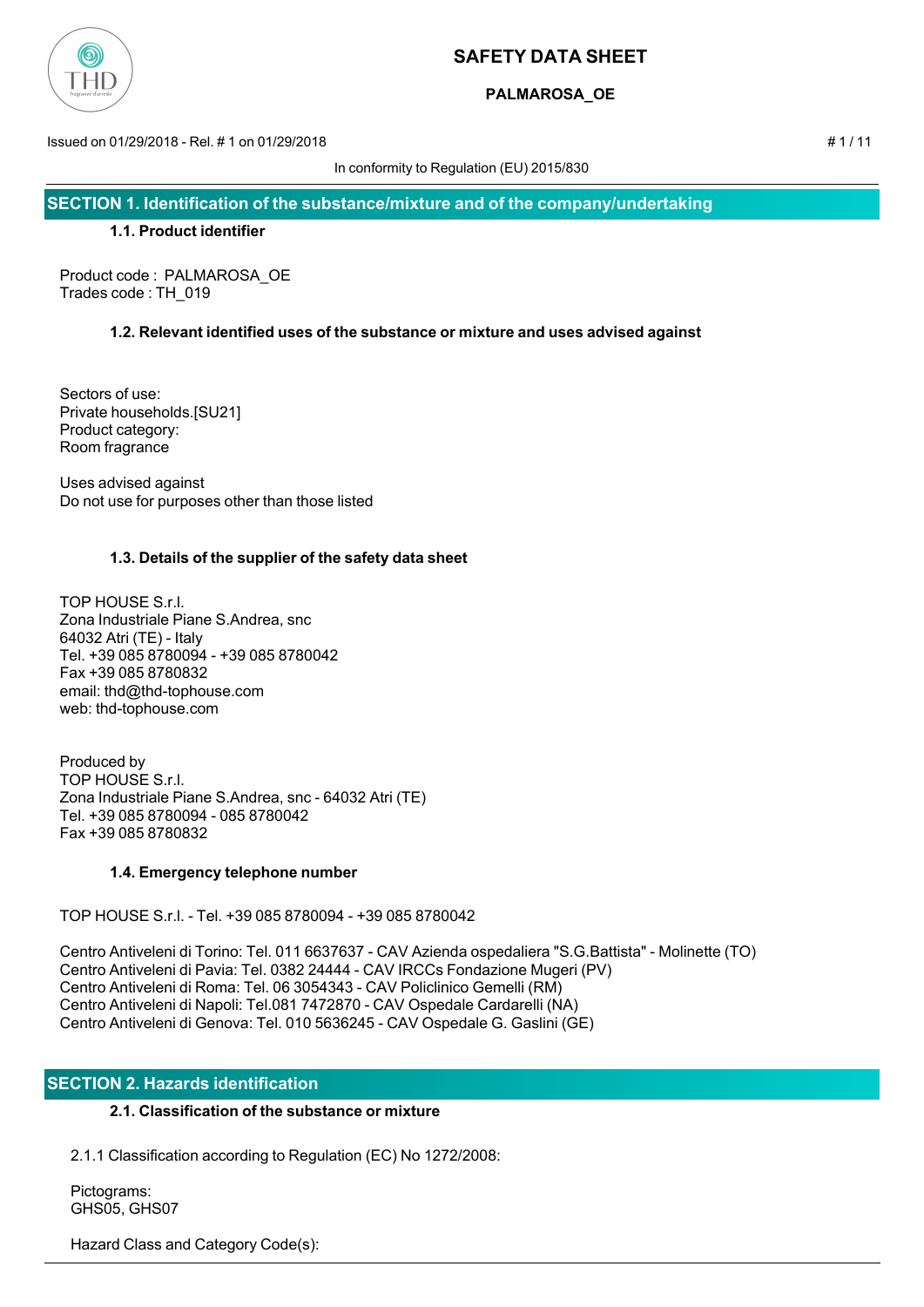

# **PALMAROSA\_OE**

Issued on 01/29/2018 - Rel. # 1 on 01/29/2018 # 2 / 11

In conformity to Regulation (EU) 2015/830

Skin Sens. 1, Eye Dam. 1, Aquatic Chronic 3

Hazard statement Code(s):

H317 - May cause an allergic skin reaction.

H318 - Causes serious eye damage.

H412 - Harmful to aquatic life with long lasting effects.

The product, if brought into contact with skin can cause skin sensitization.

 If brought into contact with eyes, the product causes serious damages to eyes, such as an opaque cornea or injury to iris.

The product is dangerous to the environment as it is harmful to aquatic life with long lasting effects

### **2.2. Label elements**

Labelling according to Regulation (EC) No 1272/2008:

Pictogram, Signal Word Code(s): GHS05, GHS07 - Danger

Hazard statement Code(s):

H317 - May cause an allergic skin reaction.

H318 - Causes serious eye damage.

H412 - Harmful to aquatic life with long lasting effects.

Supplemental Hazard statement Code(s): not applicable

Precautionary statements:

General

P101 - If medical advice is needed, have product container or label at hand.

P102 - Keep out of reach of children.

Prevention

P261 - Avoid breathing dust/fume/gas/mist/vapours/spray.

P273 - Avoid release to the environment.

P280 - Wear protective gloves/protective clothing/eye protection/face protection.

Response

P302+P352 - IF ON SKIN: Wash with plenty of water.

 P305+P351+P338 - IF IN EYES: Rinse cautiously with water for several minutes. Remove contact lenses, if present and easy to do. Continue rinsing.

P310 - Immediately call a POISON CENTER/doctor.

P333+P313 - If skin irritation or rash occurs: Get medical advice/attention.

P363 - Wash contaminated clothing before reuse.

Disposal

P501 - Dispose of contents/container according to local law.

Contains:

Cymbopogon Martinii herb oil

## **2.3. Other hazards**

The substance / mixture NOT contains substances PBT/vPvB according to Regulation (EC) No 1907/2006, Annex XIII

No information on other hazards

**SECTION 3. Composition/information on ingredients**

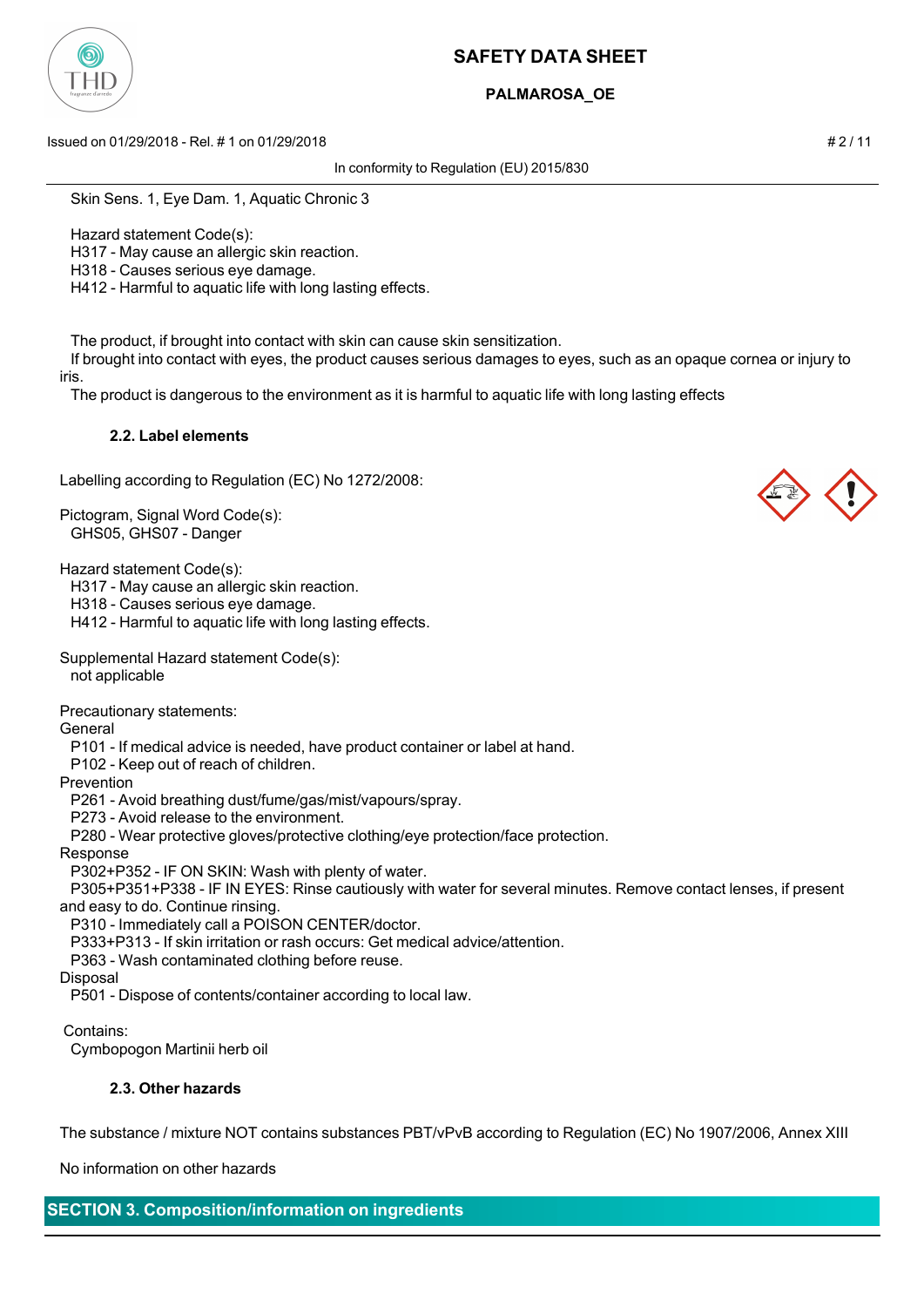

# **PALMAROSA\_OE**

Issued on 01/29/2018 - Rel. # 1 on 01/29/2018 # 3 / 11

In conformity to Regulation (EU) 2015/830

#### **3.1 Substances**

Irrilevant

### **3.2 Mixtures**

Refer to paragraph 16 for full text of hazard statements

| Substance                    | <b>Concentration</b> | <b>Classification</b>                                                  | Index | <b>CAS</b> | <b>EINECS</b> | <b>REACh</b>               |
|------------------------------|----------------------|------------------------------------------------------------------------|-------|------------|---------------|----------------------------|
| Cymbopogon Martinii herb oil | 100%                 | Skin Sens. 1, H317;<br>Eye Dam. 1, H318;<br>Aquatic Chronic 3.<br>H412 |       | 8014-19-5  | 283-461-2     | 17-2119438<br>1435-38-xxxx |

#### **Fractionated global values**

| H317<br>100,00<br>H318<br>100,00<br>100,00<br>H412<br>$=$<br>$=$<br>$=$<br>___ |
|--------------------------------------------------------------------------------|
|--------------------------------------------------------------------------------|

## **SECTION 4. First aid measures**

#### **4.1. Description of first aid measures**

In case of skin contact: Remove contaminated clothing immediately. Wash immediately with plenty of running water and eventually soap the areas of the body that are come into contact with the product, even if only suspicious. CONSULT A DOCTOR IMMEDIATELY. In case of eye contact: Rinse thoroughly for several minutes. Remove any contact lenses if it is easy to do. Continue to rinse.

#### **4.2. Most important symptoms and effects, both acute and delayed**

Skin irritation with possible itching. Irritation of the eyes. Nausea, Vomiting. Irritation of the respiratory tract. Difficult breathing.

#### **4.3. Indication of any immediate medical attention and special treatment needed**

In case of accident or if you feel unwell, seek medical advice immediately (show directions for use or safety data sheet if possible).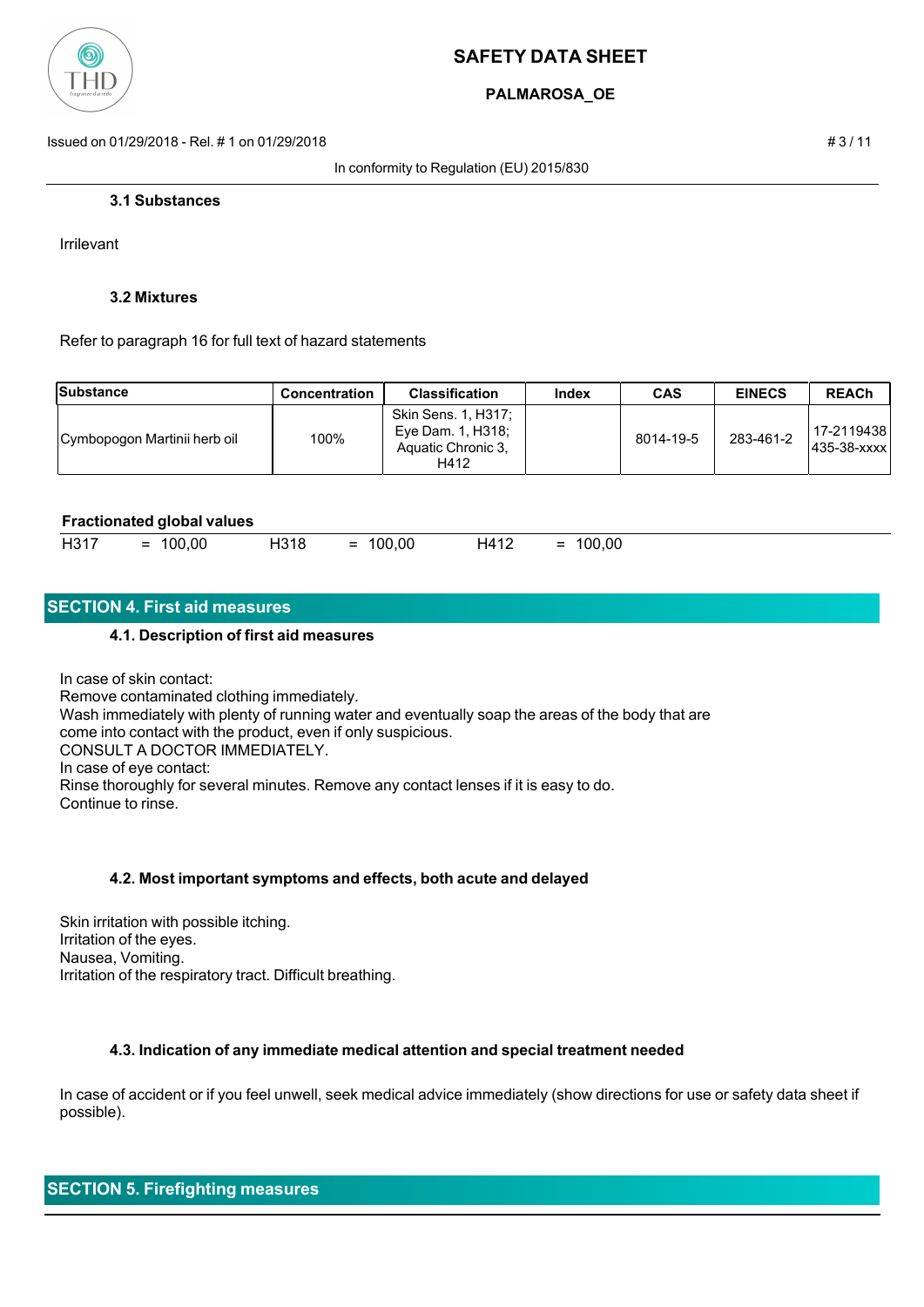

# **PALMAROSA\_OE**

Issued on 01/29/2018 - Rel. # 1 on 01/29/2018 # 4 / 11

In conformity to Regulation (EU) 2015/830

### **5.1. Extinguishing media**

Suitable extinguishing media: CO2 (carbon dioxide) or powder extinguisher.

## **5.2. Special hazards arising from the substance or mixture**

Do not inhale the gases produced by the explosion and combustion. Combustion produces heavy smoke.

## **5.3. Advice for firefighters**

The calorific value is 37000 MJ / kg.

Use appropriate respiratory equipment.

Collect the contaminated water used to extinguish the fire separately. Do not download it on the network sewer.

If it is feasible from a safety point of view, move undamaged containers from the immediate danger area.

# **SECTION 6. Accidental release measures**

## **6.1. Personal precautions, protective equipment and emergency procedures**

6.1.1 For non-emergency personnel: Leave the area surrounding the spill or release. Do not smoke Wear mask, gloves and protective clothing.

6.1.2 For emergency responders: Glasses (EN 166: 2001) and gloves. Mask with ABEK respiratory filter (EN14387), if produced in powder form. Remove all sources of ignition. Wear respiratory equipment when exposed to vapors / powders / aerosols. Provide adequate ventilation. Move people to a safe place. Consult the protective measures described in points 7 and 8.

## **6.2. Environmental precautions**

Contain spill with earth or sand.

 If the product has entered a watercourse in sewers or has contaminated soil or vegetation, notify it to the authorities. Discharge the remains in compliance with the regulations

## **6.3. Methods and material for containment and cleaning up**

 6.3.1 For containment: Rapidly recover the product, wear a mask and protective clothing Recover the product for reuse, if possible, or for removal. Possibly absorb it with inert material. Prevent it from entering the sewer system.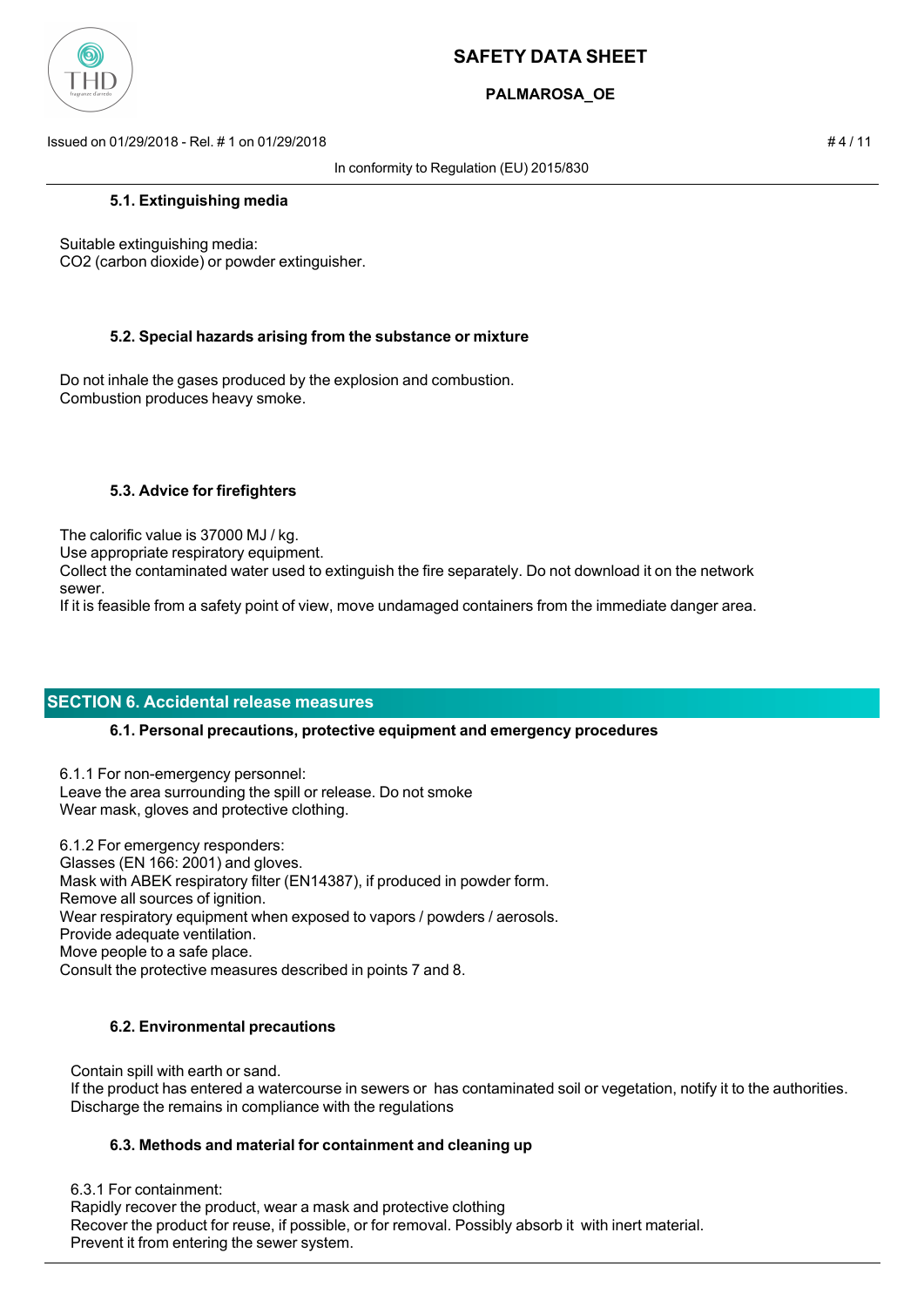

# **PALMAROSA\_OE**

Issued on 01/29/2018 - Rel. # 1 on 01/29/2018 # 5 / 11

In conformity to Regulation (EU) 2015/830

 6.3.2 For cleaning up: After wiping up, wash with water the area and materials involved

 6.3.3 Other information: Wash with plenty of water.

# **6.4. Reference to other sections**

Refer to paragraphs 8 and 13 for more information

# **SECTION 7. Handling and storage**

## **7.1. Precautions for safe handling**

Avoid contact with skin and eyes, inhalation of vapors and mists. Use the localized ventilation system. Do not use empty containers before they have been cleaned. Before transfer operations make sure that there are no incompatible residues in the containers. Contaminated clothing must be replaced before access to the dining areas. At work do not eat or drink.

## **7.2. Conditions for safe storage, including any incompatibilities**

 Keep in original container closed tightly. Do not store in open or unlabeled containers. Keep containers upright and safe by avoiding the possibility of falls or collisions. Store in a cool place, away from sources of heat and `direct exposure of sunlight.

## **7.3. Specific end use(s)**

Private households.: Handle with care. Store in a ventilated place away from heat sources. Keep container tightly closed.

# **SECTION 8. Exposure controls/personal protection**

## **8.1. Control parameters**

DNEL exposure limit values

Cymbopogon Martinii herb oil (Brasil) - CAS: 8014-19-5 Industrial worker: 136.068 mg / m<sup>3</sup> - Consumer: 41.066 mg / m<sup>3</sup> - Exposure: Human Inhalation -Frequency: Long term, systemic effects - Endpoint: Repeated dose toxicity - Notes: QSAR Industrial worker: 14.664 mg / kg - Consumer: 8.362 mg / kg - Exposure: Human Cutaneous - Frequency: Long term, systemic effects - Endpoint: Repeated dose toxicity - Notes: QSAR Consumer: 12.295 mg / kg - Exposure: Human Oral - Frequency: Long term, systemic effects - Endpoints: Repeated dose toxicity - Notes: QSAR PNEC exposure limit values N.A.

## **8.2. Exposure controls**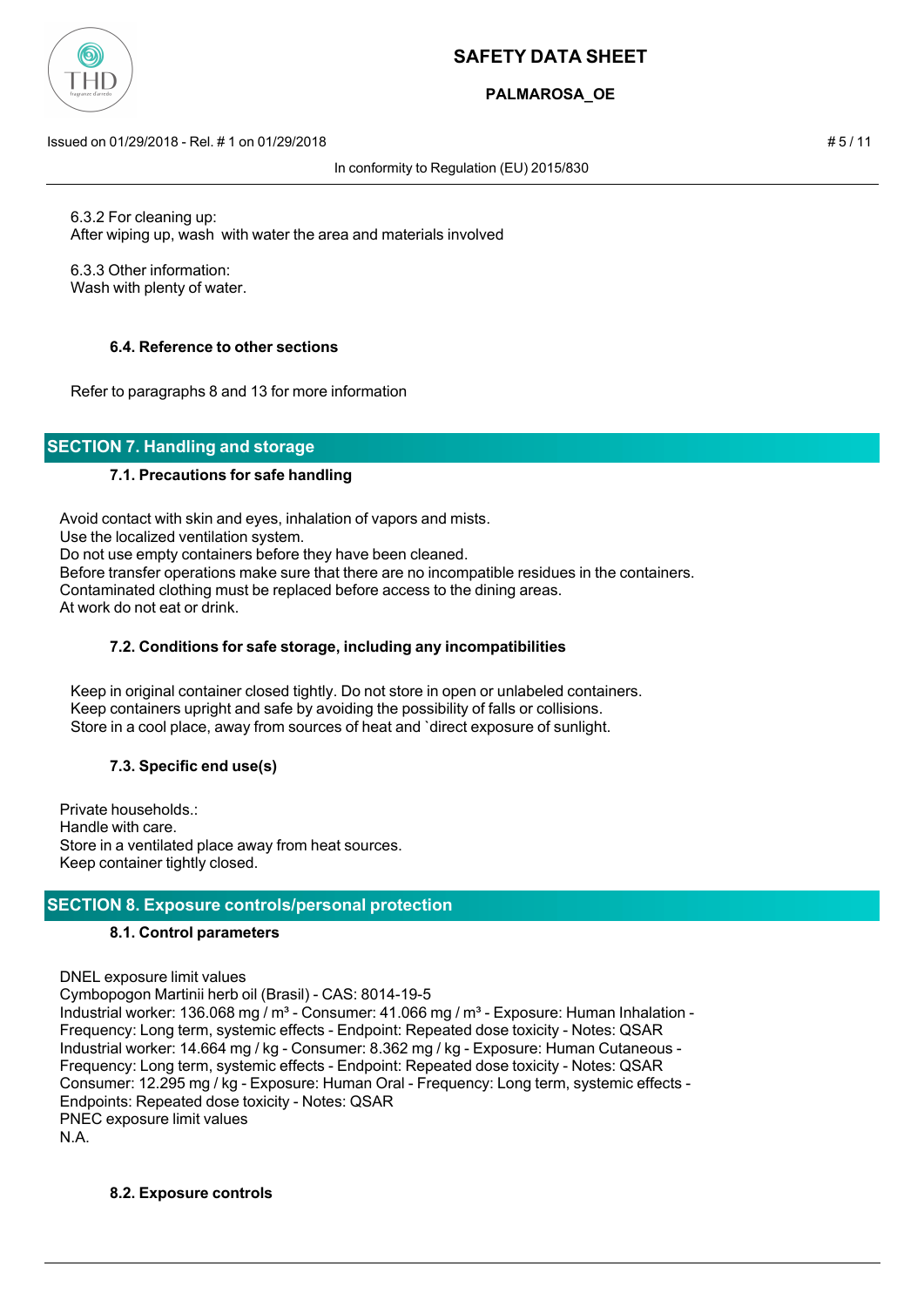

# **PALMAROSA\_OE**

Issued on 01/29/2018 - Rel. # 1 on 01/29/2018 # 6 / 11

In conformity to Regulation (EU) 2015/830



Appropriate engineering controls: Eye protection: Safety glasses (EN 166: 2001). Skin protection: Wear normal clothes that guarantee protection for the skin, e.g. in cotton. Respiratory protection: Mask with ABEK respiratory filter (EN14387) if product is in powder form.

Private households.: No specific control required.

Individual protection measures:

 (a) Eye / face protection When handling the pure product use safety glasses (spectacles cage) (EN 166).

(b) Skin protection

(i) Hand protection

Use protective gloves that guarantee total protection, eg in PVC, neoprene or rubber.

(ii) Other

When handling the pure product wear full protective skin clothing.

 (c) Respiratory protection Not needed for normal use.

 (d) Thermal hazards No hazard to report

Environmental exposure controls: Use according to good working practices to avoid pollution into the environment.

# **SECTION 9. Physical and chemical properties**

## **9.1. Information on basic physical and chemical properties**

| Physical and chemical properties             | <b>Value</b>                        | <b>Determination method</b> |
|----------------------------------------------|-------------------------------------|-----------------------------|
| Appearance                                   | Liquid, clear, from straw to yellow |                             |
| Odour                                        | palmarosa, rosata, flowery, sweet,  |                             |
| <b>Odour threshold</b>                       | not determined                      |                             |
| pH                                           | $7.0 (+/- 0.5)$                     |                             |
| Melting point/freezing point                 | $-10 °C$                            |                             |
| Initial boiling point and boiling range      | not determined                      |                             |
| Flash point                                  | 98 °C                               |                             |
| Evaporation rate                             | not determined                      |                             |
| Flammability (solid, gas)                    | not determined                      |                             |
| Upper/lower flammability or explosive limits | not determined                      |                             |
| Vapour pressure                              | not determined                      |                             |
| Vapour density                               | not determined                      |                             |

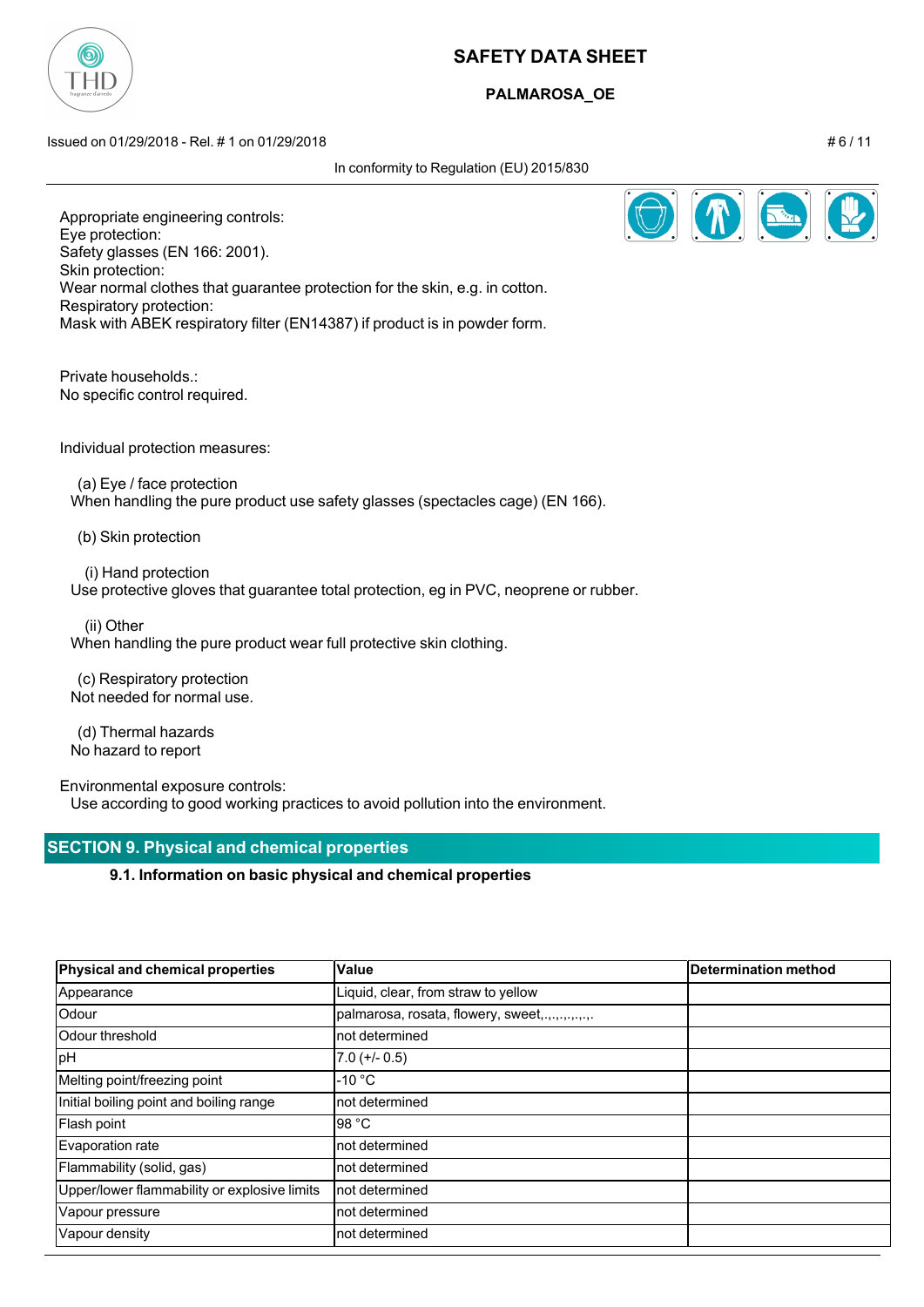

## **PALMAROSA\_OE**

#### Issued on 01/29/2018 - Rel. # 1 on 01/29/2018 # 7 / 11

#### In conformity to Regulation (EU) 2015/830

| Physical and chemical properties       | <b>Value</b>                | Determination method |
|----------------------------------------|-----------------------------|----------------------|
| Relative density                       | $0.875 - 0.895$ g/ml (20°C) |                      |
| Solubility(ies)                        | Inot determined             |                      |
| Water solubility                       | Inot determined             |                      |
| Partition coefficient: n-octanol/water | 3.56 $logP(20^{\circ})$     |                      |
| Auto-ignition temperature              | 350 °C                      |                      |
| Decomposition temperature              | Inot determined             |                      |
| Viscosity                              | Inot determined             |                      |
| Explosive properties                   | Inot determined             |                      |
| Oxidising properties                   | Inot determined             |                      |

#### **9.2. Other information**

No data available.

# **SECTION 10. Stability and reactivity**

# **10.1. Reactivity**

No reactivity hazards

### **10.2. Chemical stability**

No hazardous reaction when handled and stored according to provisions.

#### **10.3. Possibility of hazardous reactions**

There are no hazardous reactions

## **10.4. Conditions to avoid**

Nothing to report

## **10.5. Incompatible materials**

Nothing in particular.

### **10.6. Hazardous decomposition products**

Does not decompose when used for intended uses.

# **SECTION 11. Toxicological information**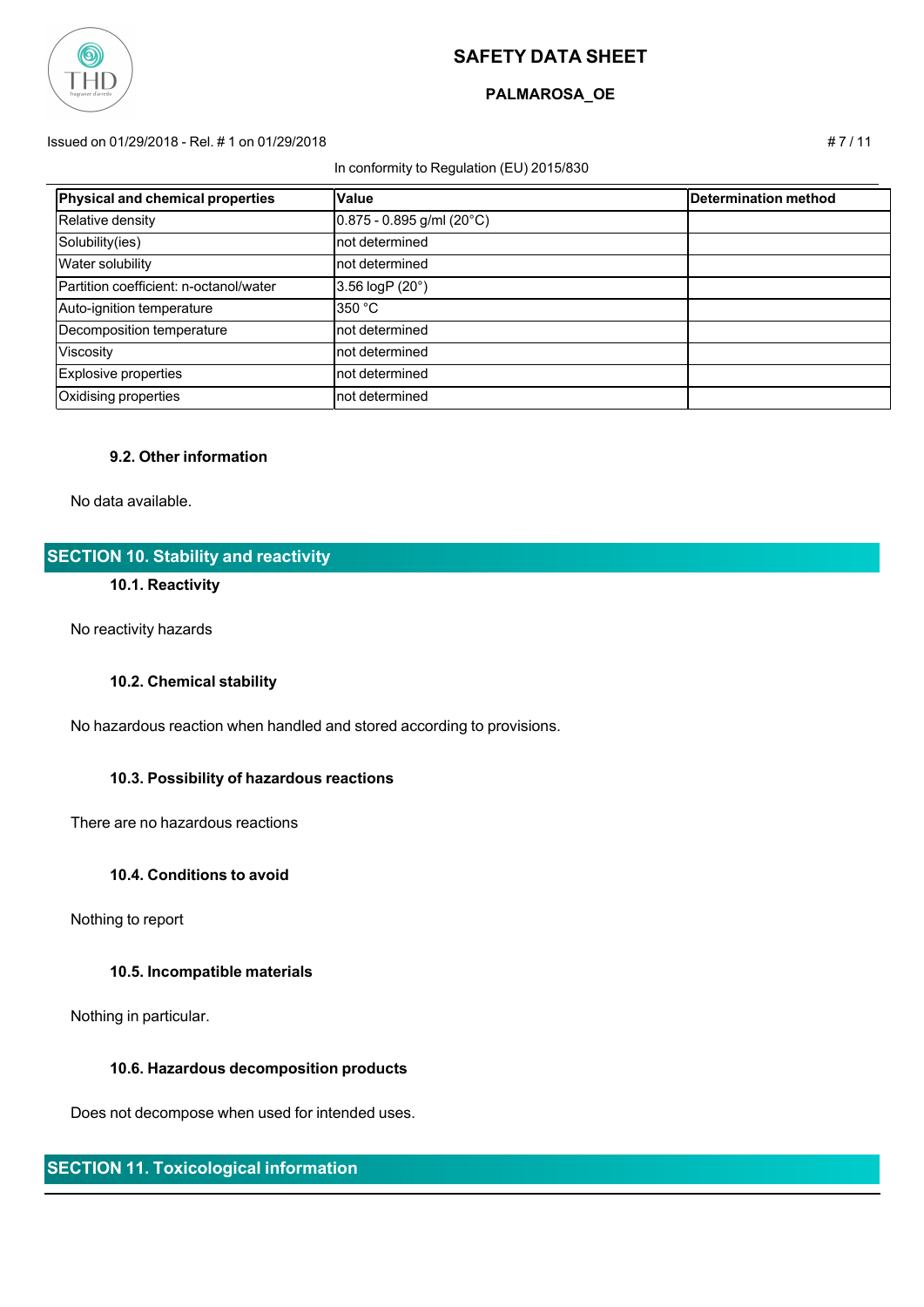

# **PALMAROSA\_OE**

Issued on 01/29/2018 - Rel. # 1 on 01/29/2018 # 8 / 11

In conformity to Regulation (EU) 2015/830

#### **11.1. Information on toxicological effects**

ATE(mix) oral =  $\infty$ ATE(mix) dermal =  $\infty$ ATE(mix) inhal =  $\infty$ 

(a) acute toxicity: based on available data, the classification criteria are not met

(b) skin corrosion/irritationbased on available data, the classification criteria are not met

 (c) serious eye damage/irritation: If brought into contact with eyes, the product causes serious damages to eyes, such as an opaque cornea or injury to iris.

(d) respiratory or skin sensitization: The product, if brought into contact with skin can cause skin sensitization.

(e) germ cell mutagenicity: based on available data, the classification criteria are not met

(f) carcinogenicity: based on available data, the classification criteria are not met

(g) reproductive toxicity: based on available data, the classification criteria are not met

 (h) specific target organ toxicity (STOT) single exposure: based on available data, the classification criteria are not met

 (i) specific target organ toxicity (STOT) repeated exposurebased on available data, the classification criteria are not met

(j) aspiration hazard: based on available data, the classification criteria are not met

The toxicological data has been calculated on the complete formulation, taking into account the real concentrations of the

individual substances for the purpose of assessing the toxicological effects deriving from exposure of human skin to blend.

NOEL (no observed effect level, human dermal): 11289 μg / cm²

conversion info:

 $1 \mu$ g / cm<sup>2</sup> = 10 mg / m<sup>2</sup>

Adults: mg / kg x 37 = mg /  $m<sup>2</sup>$ 

Children <20kg: mg / kg x 25 = mg / m<sup>2</sup> or children> 20kg: mg / kg =  $\mu$ g / cm<sup>2</sup> x 10/37) \*

\* data used by HED (human equivalent dose) U.S. Food & Drug Administration. Estimating the Safe Starting Dose in Clinical Trials for Therapeutics in Adult Healthy Volunteers.

The toxicological information regarding the main substances present in the preparation are shown below:

Cymbopogon Martinii herb oil (Brasil) - CAS: 8014-19-5

Oral acute toxicity (OECD Test Guideline 401) - LD50:> 5000 mg / kg

Repeated dose toxicity (OECD Test Guideline 407) - NOAEL: n.a. mg / kg; LOAEL: n.a. mg / kg

Dermal toxicity - human (RIFM-Research Institute for Fragrance Materials or OECD Test Guideline 402):

NOEL (no observed effect level): 11289 μg / cm²

LOEL (lowest observed effect level): n.a.μg / cm²

NESIL (no expected sensitization induction level): n.a. mg / cm²

Skin corrosion / irritation (dermal) (HRIPT): not irritating

Skin sensitization (HRIPT): not sensitizing

Eye: Irritation (ocular) (FHSA): non-irritating

Inhalation toxicity (OECD Test Guideline 403): LC50 n / a mg / m3

Developmental NOAEL maternal: n.a. mg / kg; NOAEL foetal: n.a. mg / kg

Reproductive Toxicity NOAEL: n.a. mg / kg

Genotoxicity (in vivo): negative. Genotoxicity (in vitro): negative

Unless otherwise specified, the data required by Regulation 453/2010 / EC indicated below are to be considered N.A .:

a) acute toxicity;

b) skin corrosion / irritation;

c) Serious eye damage / irritation;

d) respiratory or skin sensitization;

e) germ cell mutagenicity;

f) carcinogenicity;

g) reproductive toxicity;

h) specific target organ toxicity (STOT) - single exposure;

i) specific target organ toxicity (STOT) - repeated exposure;

j) danger in case of aspiration.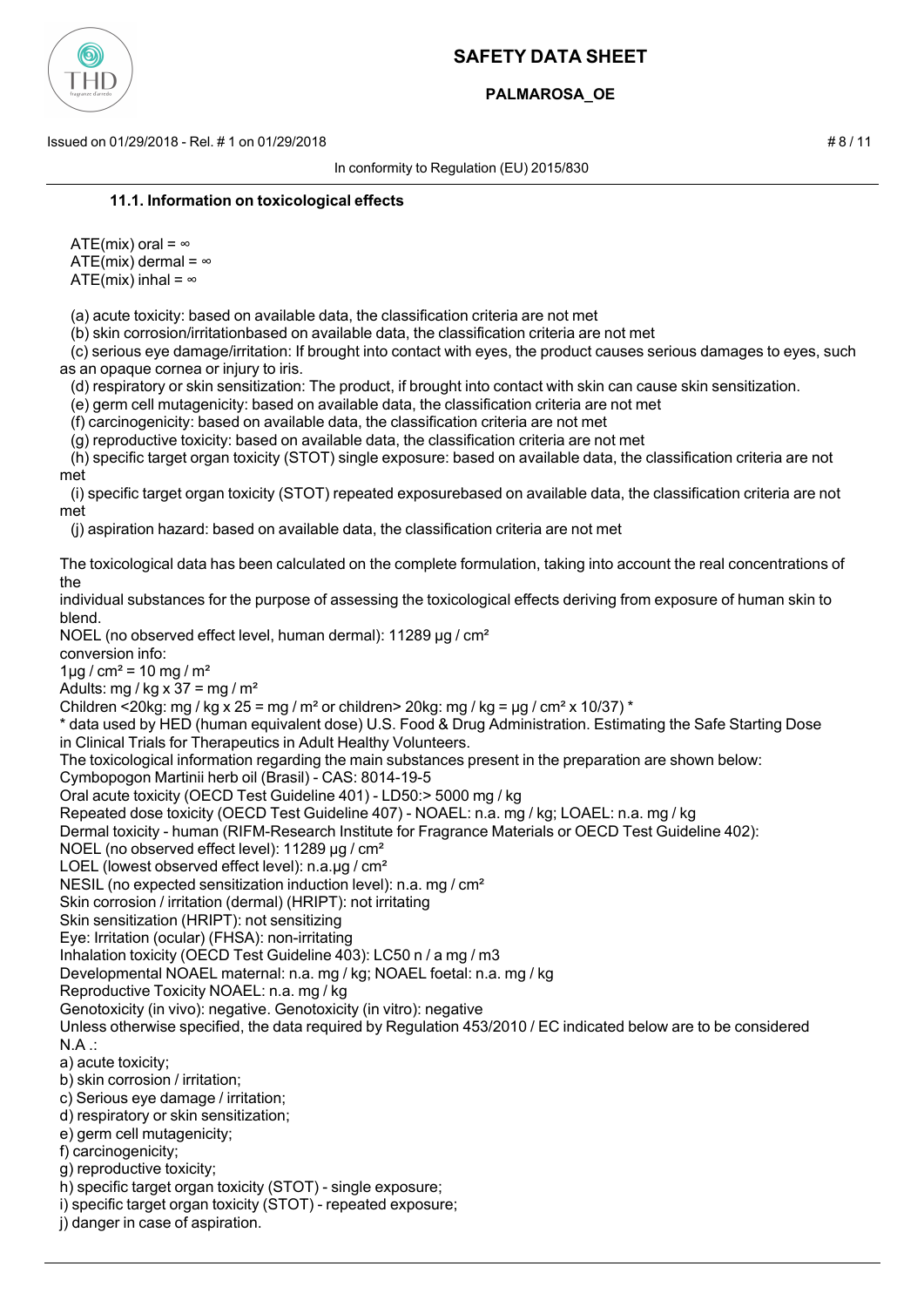

# **PALMAROSA\_OE**

Issued on 01/29/2018 - Rel. # 1 on 01/29/2018 # 9 / 11

In conformity to Regulation (EU) 2015/830

# **SECTION 12. Ecological information**

# **12.1. Toxicity**

Use according to good working practices, avoiding to disperse the product in the environment. No it can be disposed of as normal urban waste. Dispose of through specialized waste disposal companies. Do not use during flowering: the product is toxic to bees.

Harmful to aquatic organisms, may cause long-term adverse effects in the aquatic environment. Cymbopogon Martinii herb oil (Brasil) - CAS: 8014-19-5

Endpoints: LC50 - Species: Fish, Acute Toxicity Test (OECD 203) - Duration h: 96 - mg / l: 31.3626 - Notes: QSAR

Endpoint: EC50 - Species: Daphnia sp. Acute Immobilisation Test (OECD 202) - Duration h: 48 - mg / l: 330.364 - Notes: QSAR

Endpoints: EC50 - Species: Freshwater Alga and Cyanobacteria, Growth Inhibition Test (OECD 201) - Duration h: 72 - mg / l: 61.164 - Notes: QSAR

The product is dangerous for the environment as it is toxic for aquatic organisms following acute exposure.

Use according to good working practices to avoid pollution into the environment.

## **12.2. Persistence and degradability**

No data available.

## **12.3. Bioaccumulative potential**

No data available.

## **12.4. Mobility in soil**

No data available.

## **12.5. Results of PBT and vPvB assessment**

The substance / mixture NOT contains substances PBT/vPvB according to Regulation (EC) No 1907/2006, Annex XIII

## **12.6. Other adverse effects**

No adverse effects

## **SECTION 13. Disposal considerations**

## **13.1. Waste treatment methods**

Recover if possible. Send to authorized disposal facilities or incineration in conditions controlled. Operate according to the compliance with the regulation for waste water. Do not disperse environment. CER code: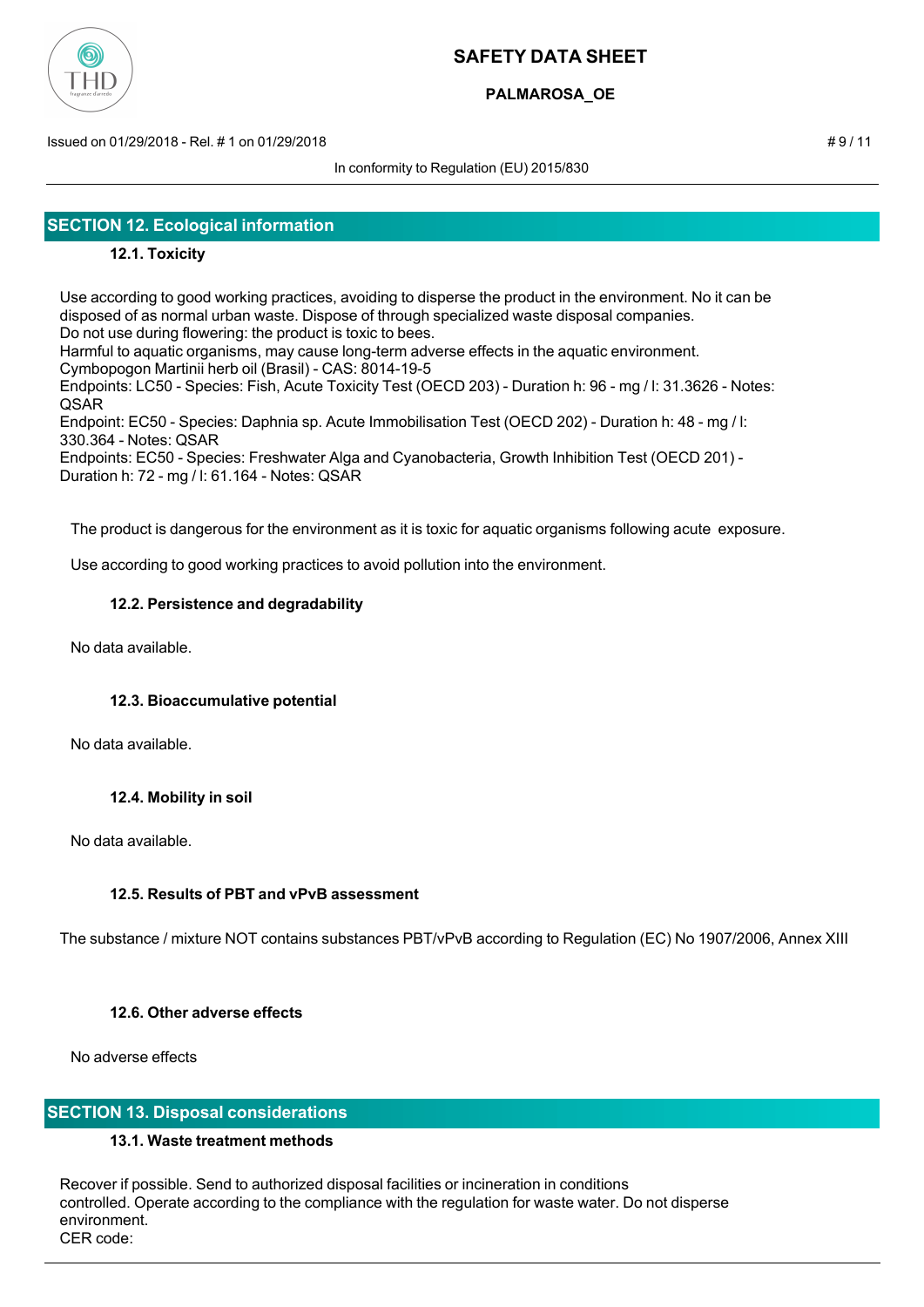

# **PALMAROSA\_OE**

Issued on 01/29/2018 - Rel. # 1 on 01/29/2018 # 10 / 11

In conformity to Regulation (EU) 2015/830

- 070608 - "other funds and reaction residues"

Danger characteristics for waste:

- HP4 - "Irritating - skin irritation and ocular lesions"

- HP5 - "Specific target organ toxicity (STOT) / Intake toxicity"

# **SECTION 14. Transport information**

## **14.1. UN number**

 Not included in the scope of application regulations concerning the transport of dangerous goods: by road (ADR); by rail (RID); by air (ICAO / IATA); by sea (IMDG).

## **14.2. UN proper shipping name**

None

**14.3. Transport hazard class(es)**

None

**14.4. Packing group**

None

**14.5. Environmental hazards**

#### None

## **14.6. Special precautions for user**

No data available.

## **14.7. Transport in bulk according to Annex II of MARPOL73/78 and the IBC Code**

It is not intended to carry bulk

# **SECTION 15. Regulatory information**

## **15.1. Safety, health and environmental regulations/legislation specific for the substance or mixture**

REGULATION (EU) No 1357/2014 - waste: HP4 - Irritant — skin irritation and eye damage HP13 - Sensitising

## **15.2. Chemical safety assessment**

No chemical safety assessment was carried out by the supplier